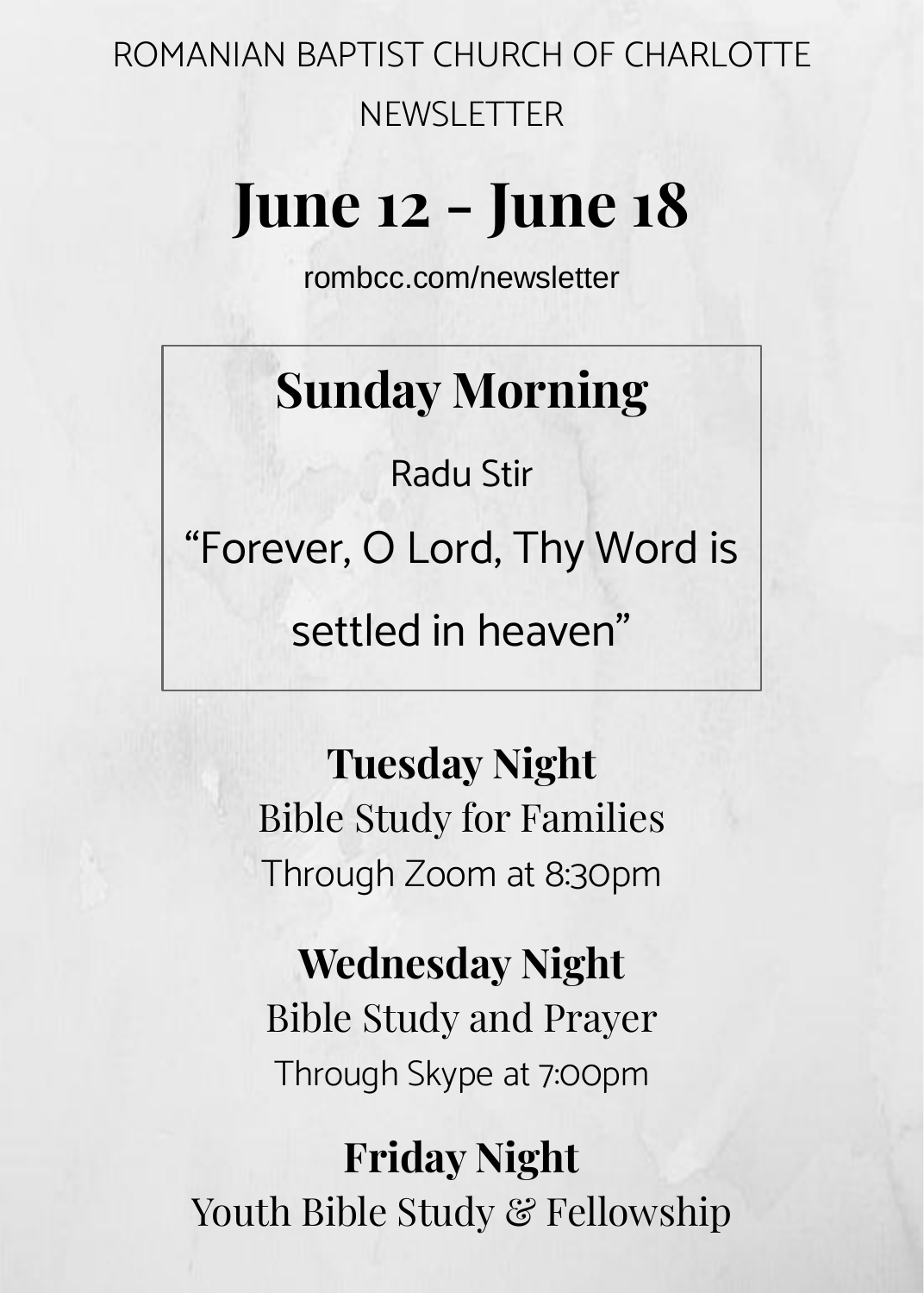# **Prayer List**

- **Weekly prayer for the Girboni Family: Raul & Estera, and** Giulia.
- **Prayer for those who are sick:** Ecaterina Pup, Maria Sain, Sergiu Focșa, Florica Hant.
- **The Elder Members of our Church** Ecaterina Pup, Iosif and Maria Sain, Vasile and Lidia Barbu
- **● Special Needs** Angela Felton and the unborn babies.
- **Peace in Ukraine:** Victims of the Ukraine war, refugees, injured, prisoners.
- **Prayers for the medical personnel in our church:** Nicolae and Vera Țurcanu, Angela Procopii, Liuda Marian, Liudmila Bălteanu - and all medical personnel ministering to the sick!
- **● Prayers for the pastors and missionaries sustained by our church:**

Ion and Marcela Stan - Fălticeni, România Slavic and Lilia Crîlov - Moldova Pavel and Maria Răilean - Moldova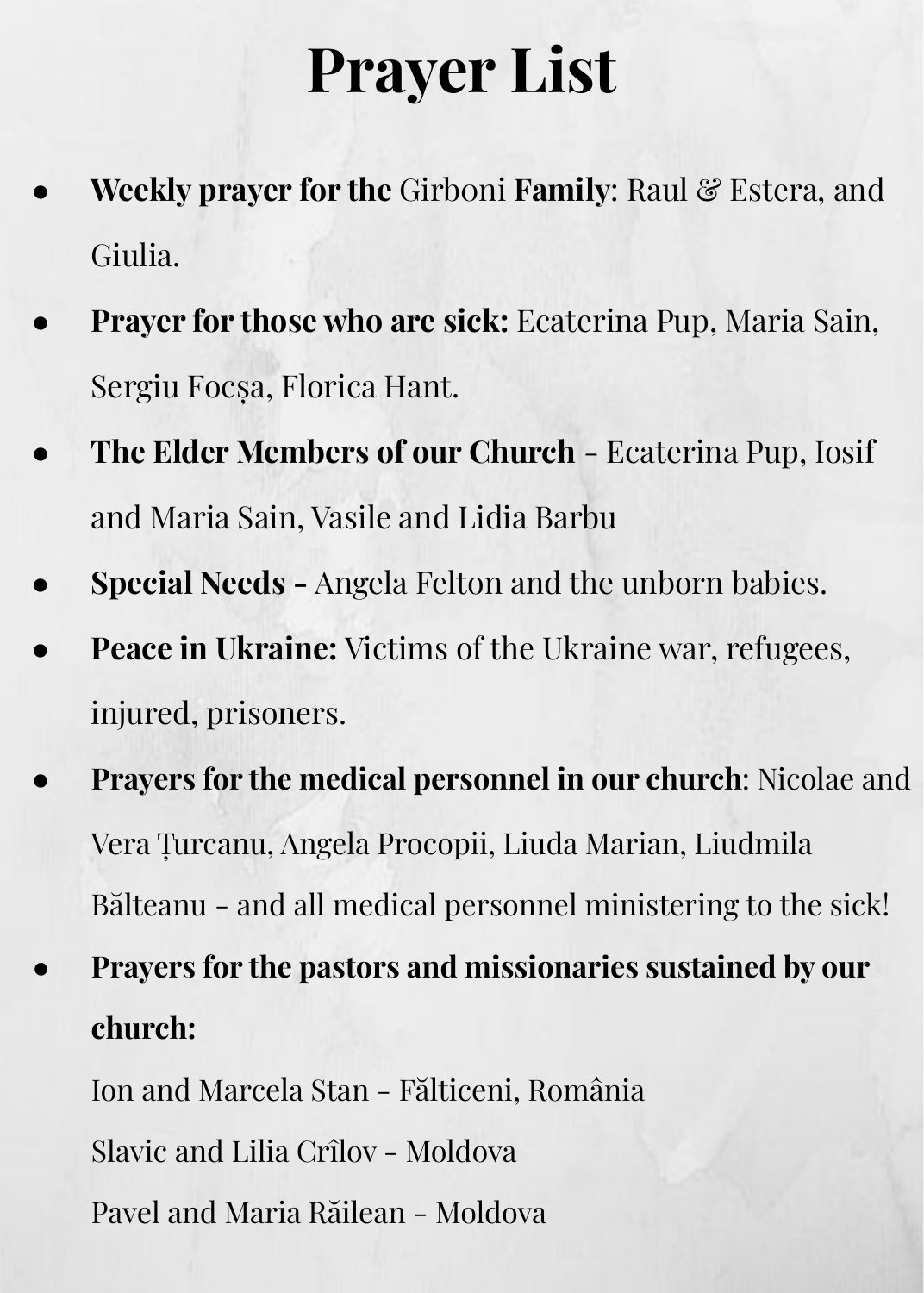## **Upcoming Events**

## **Youth Bake Sale**  Sunday, June 19th

#### \*For Colorado Youth Camp

### **VBS** July 18 - 22

#### Please keep the children and volunteers in your prayers